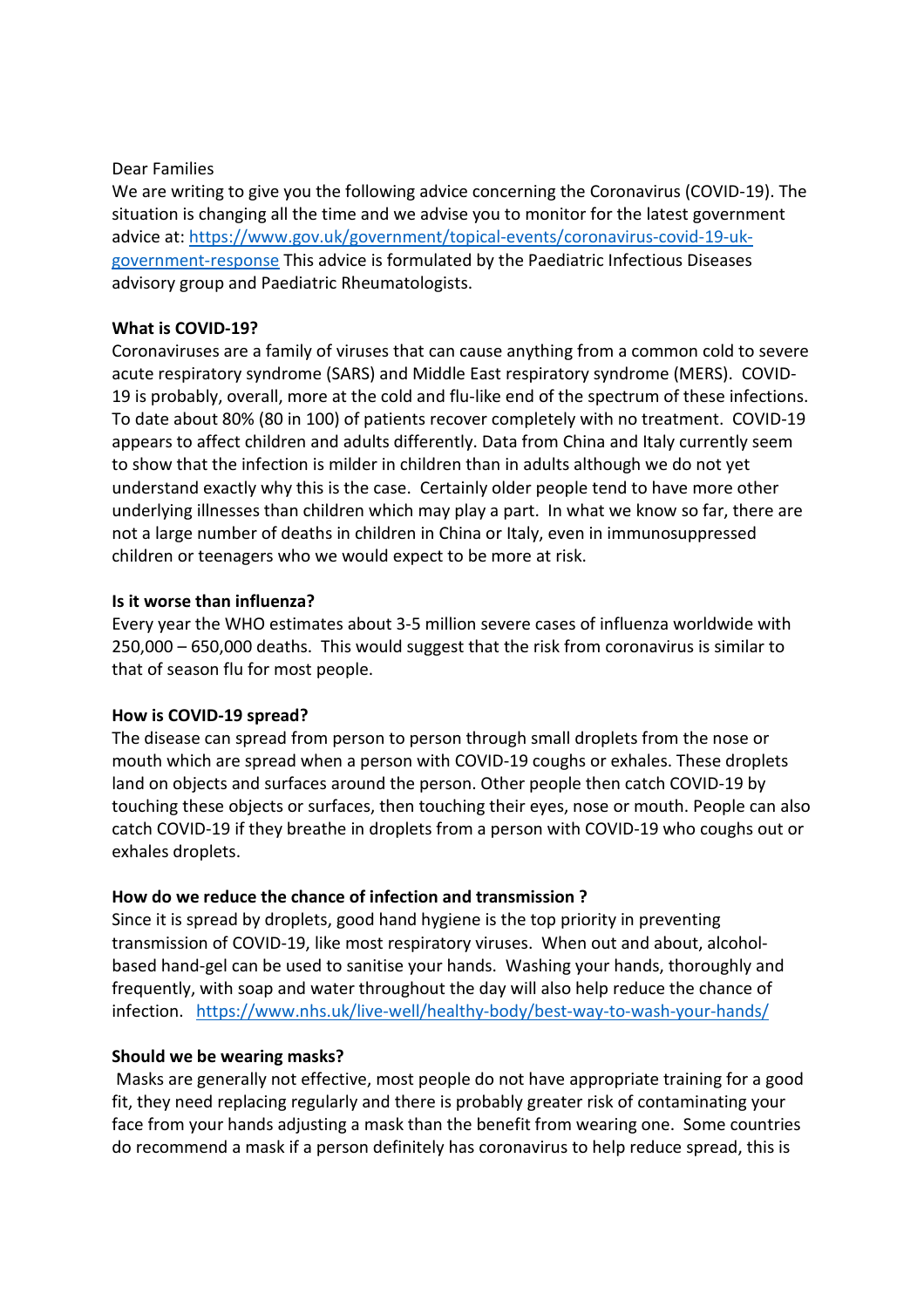not the case in the UK at the moment. The exception is a healthcare setting when you are given a mask, shown how to wear it and it is disposed of appropriately.

# Is my child / young person specifically at risk as they are on immunosuppressant medication for their rheumatological condition?

Being on some medications, particularly steroids and /or biologics (such as etanercept / adalimumab / tocilizumab / abatacept / infliximab / rituximab) does cause a greater amount of immunosuppression and therefore may increase risk, although the greatest risk actually comes from being exposed to the virus, which is why the hygiene measures are so important. Many patients are on methotrexate. Whilst this does not cause as much immunosuppression, this advice would also apply to them.

# Should my child / young person stop taking the medications?

No. Current advice is to continue taking all medications as prescribed including steroids. Stopping may cause a flare of disease requiring more intensive treatment. Contact us if your child is currently on steroids for possible dose adjustment. If they become unwell with a fever, then they should miss doses of their medication (except steroids) until their temperature has gone away. If they have symptoms of the novel Coronavirus, follow the advice on the NHS website https://www.nhs.uk/conditions/coronavirus-covid-19/ or phone 111.

If you are already taking NSAIDs (Ibuprofen, naproxen, piroxicam) you are safe to continue using them. However, there are emerging thoughts that NSAIDs may have an adverse effect on patients who develop the virus and we would therefore suggest switching from the NSAID to paracetamol if your child develops symptoms of the virus.

If your child is on etanercept, they should have a monitoring blood test every 6 months. It your child is on methotrexate or any other biologic drug (such as adalimumab, anakinra or tocilizumab) via subcutaneous injection, they should have a blood test every 8 weeks during this time.

# Should my child / young person go to school? Should we be self-isolating until this is over?

As of 16 March, the Government advice is that all children and adults in the UK avoid all non-essential contact with people, working from home if possible and avoiding public spaces. Subsequent advice today states that all people aged 0-69, who have an underlying health condition and are instructed to get a flu jab each year should not be in large social gatherings. Therefore according to this advice, even though currently many schools are staying open, children who are on immunosuppressive treatment should not be in large social gatherings, and for children this could be interpreted to include school. Government advice is changing almost daily, therefore recommendations may change. On a positive note, COVID-19 disease in children is reported to be mild, even in those who are immunosuppressed.

Your child may attend required medical appointments including scans and blood tests.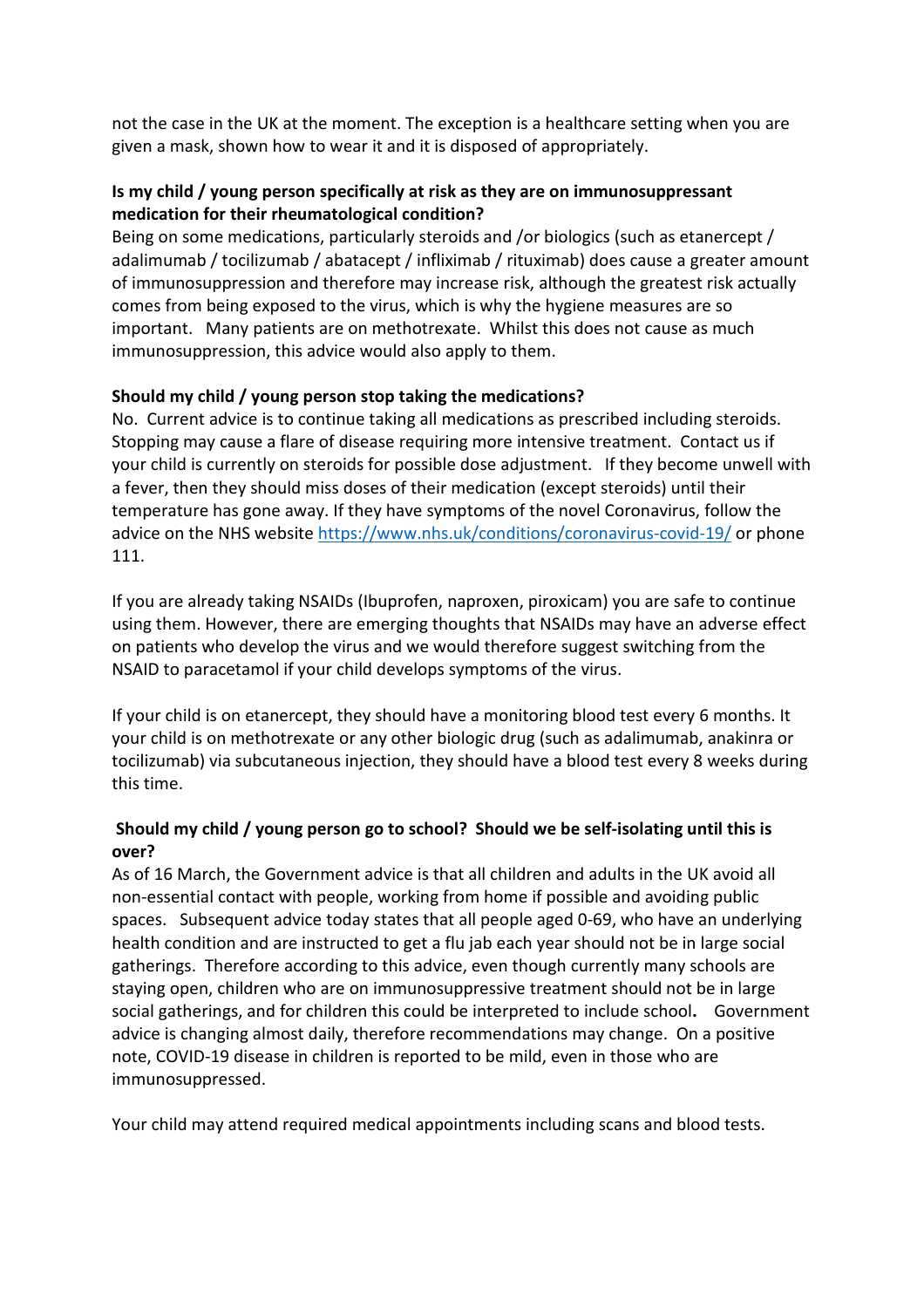https://www.gov.uk/government/publications/covid-19-guidance-on-social-distancingand-for-vulnerable-people/guidance-on-social-distancing-for-everyone-in-the-uk-andprotecting-older-people-and-vulnerable-adults

# What about my other children? Should they stay off school?

We appreciate how difficult this is for you as a family, but at this point that is for you and your family to decide in consultation with your child's school, taking into account each sibling's individual medical situation.

#### I think I have been in contact with someone with COVID-19, what do I do?

If you believe you have been in contact with someone tested positive or symptomatic from a known outbreak area, first of all check the website

https://www.gov.uk/guidance/coronavirus-covid-19-information-for-the-public or contact NHS111 / NHS 24 for the latest advice.

If you have been told to isolate by NHS 111 / NHS 24 or you are symptomatic and NHS 111 / NHS 24 have given advice, you should also contact your local paediatric rheumatology team to see if they need to provide input.

# I think I or my child has COVID-19 - can I go to my paediatric rheumatologist appointment?

Call NHS 111 / NHS 24 and follow their advice. Contact us by phone or email to update us and for any input. Do not attend without agreement from the centre.

#### Keep up to date

If the number of cases of COVID-19 continues to rise in the UK then this advice may change and you should follow the general advice given by the Government or look on the NHS website. https://www.nhs.uk/conditions/coronavirus-covid-19/ This website https://www.gov.uk/guidance/travel-advice-novel-coronavirus gives the current situation of the outbreak in the UK and abroad and provides specific advice for those travelling to and from affected countries.

If it would be helpful to see the general advice in another language, please use this link: http://www.printo.it/pediatric-rheumatology and click on the flag of your country.

At the moment, we plan to contact you by phone at the time of your child's out-patient appointment to discuss your child's current situation and symptoms in order to try to avoid the need for you to come to the hospital. Please be available to take the call for half an hour before and after the appointment time, to have all their medication ready by you, and to weigh the child in kg if possible before the appointment.

It may, however, be necessary to examine your child, in which case you will be given an appointment to come to clinic. We will try to combine this with an appointment with the physiotherapist or occupational therapist if needed, so do not attend for any previously